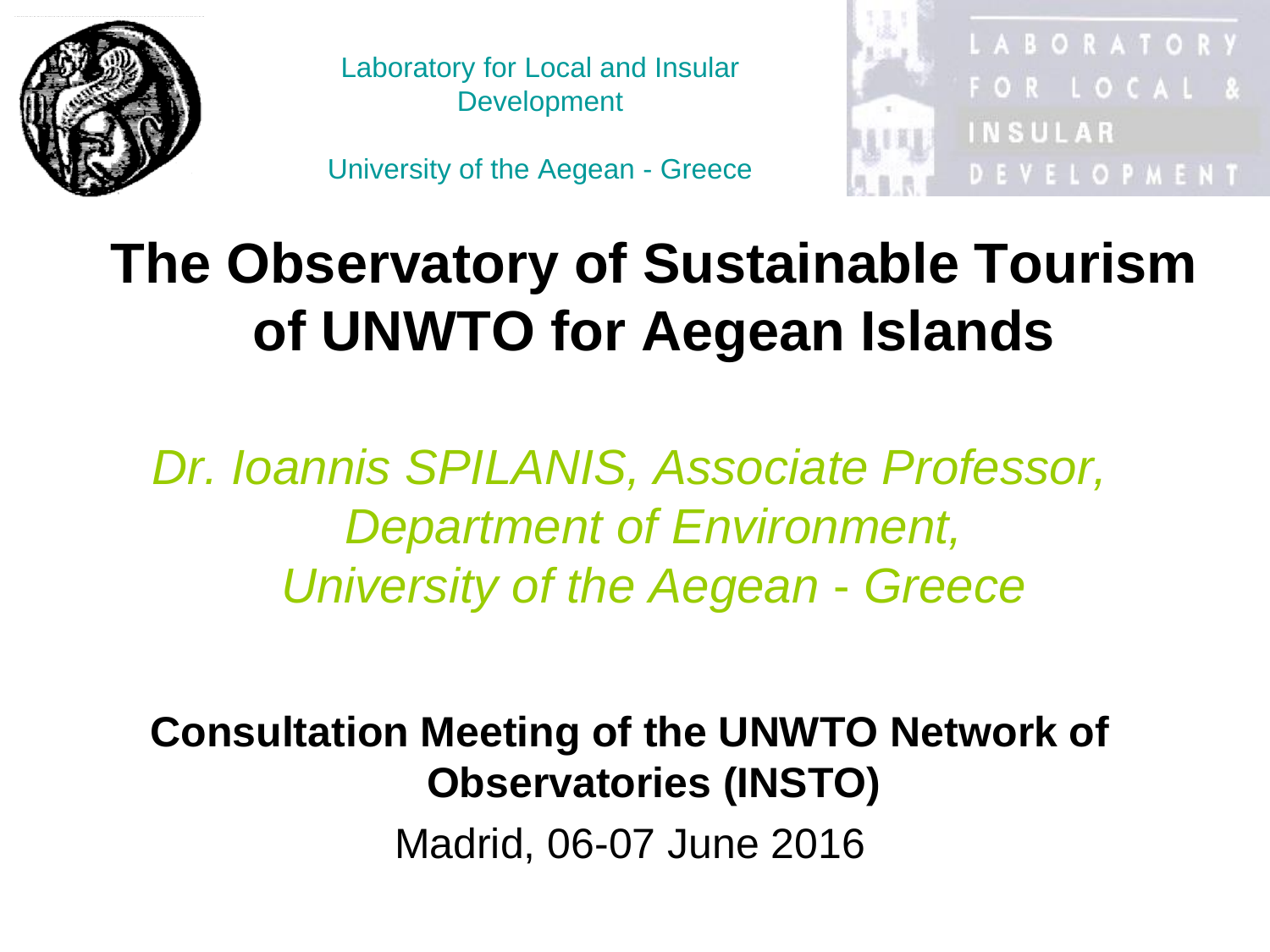## **Need for responding to common questions (1)**

- How to improve the tourism performance (sustainable tourism) for the welfare of destinations' societies (sustainable destinations)?
- Need for:
- Differentiation of the supply based on local specificities (environmental, cultural and productive)
- Amelioration of tourism socio-economic & ecological footprint
- Amelioration of the link of tourism with local economy taking into account its shortages and its potentialities (other activities, people's skills)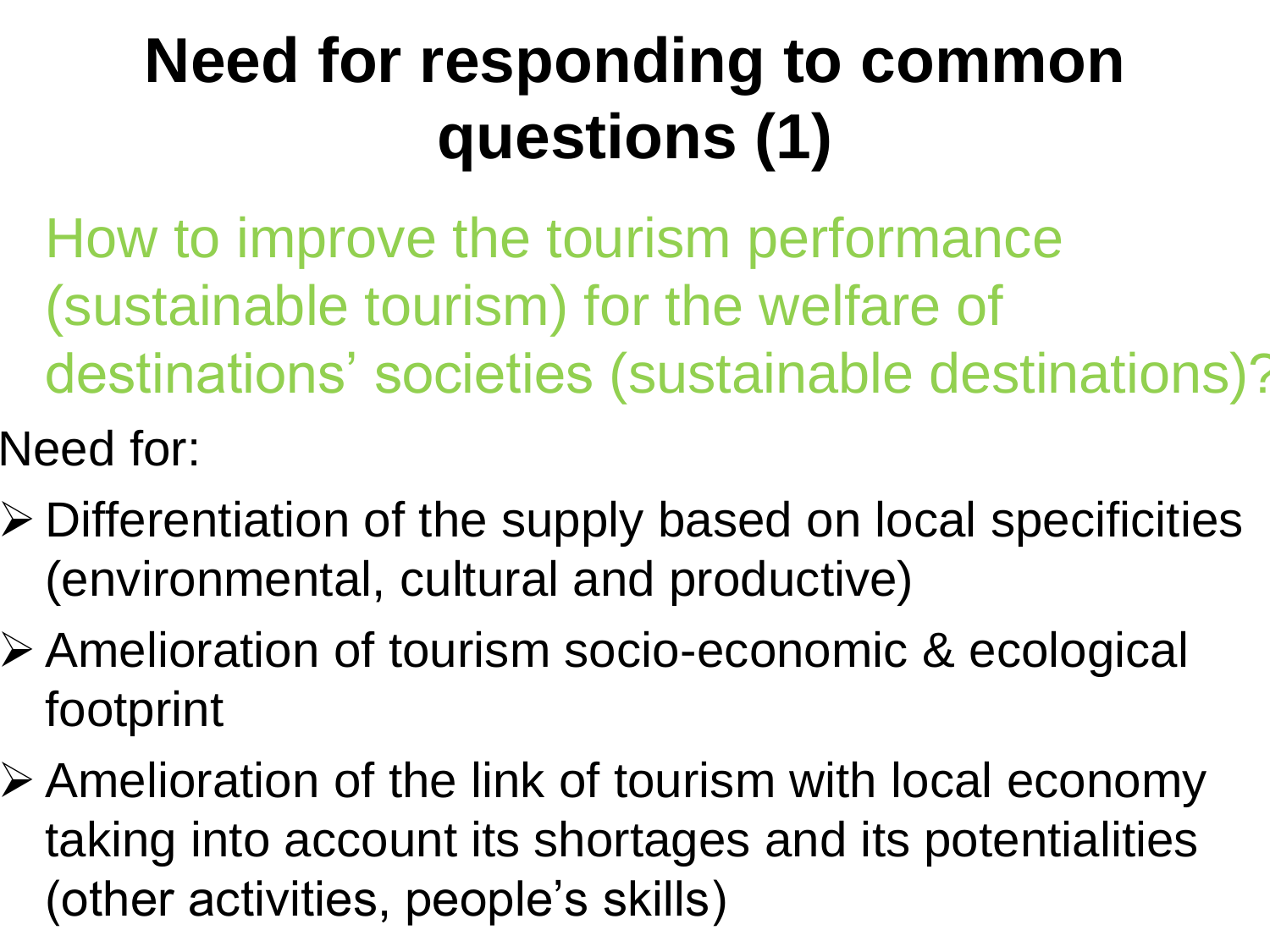# **Need for responding to common questions (2)**

- The need of a standard system in order to response to local questions and to deal with islands' specificities as:
	- Tourism development and conservation of valuable but fragile natural, cultural and productive resources
	- Fragile economies due to lack of economies of scale, economies of concentration and transport costs, (provoking higher production costs) and monoactivity
	- Fragile ecosystems due to lack/shortage of land and other natural resources, pressures from monoactivity (ies)
	- Fragile societies: unemployment migration low skilled population
	- Better distribution of welfare to islands' communities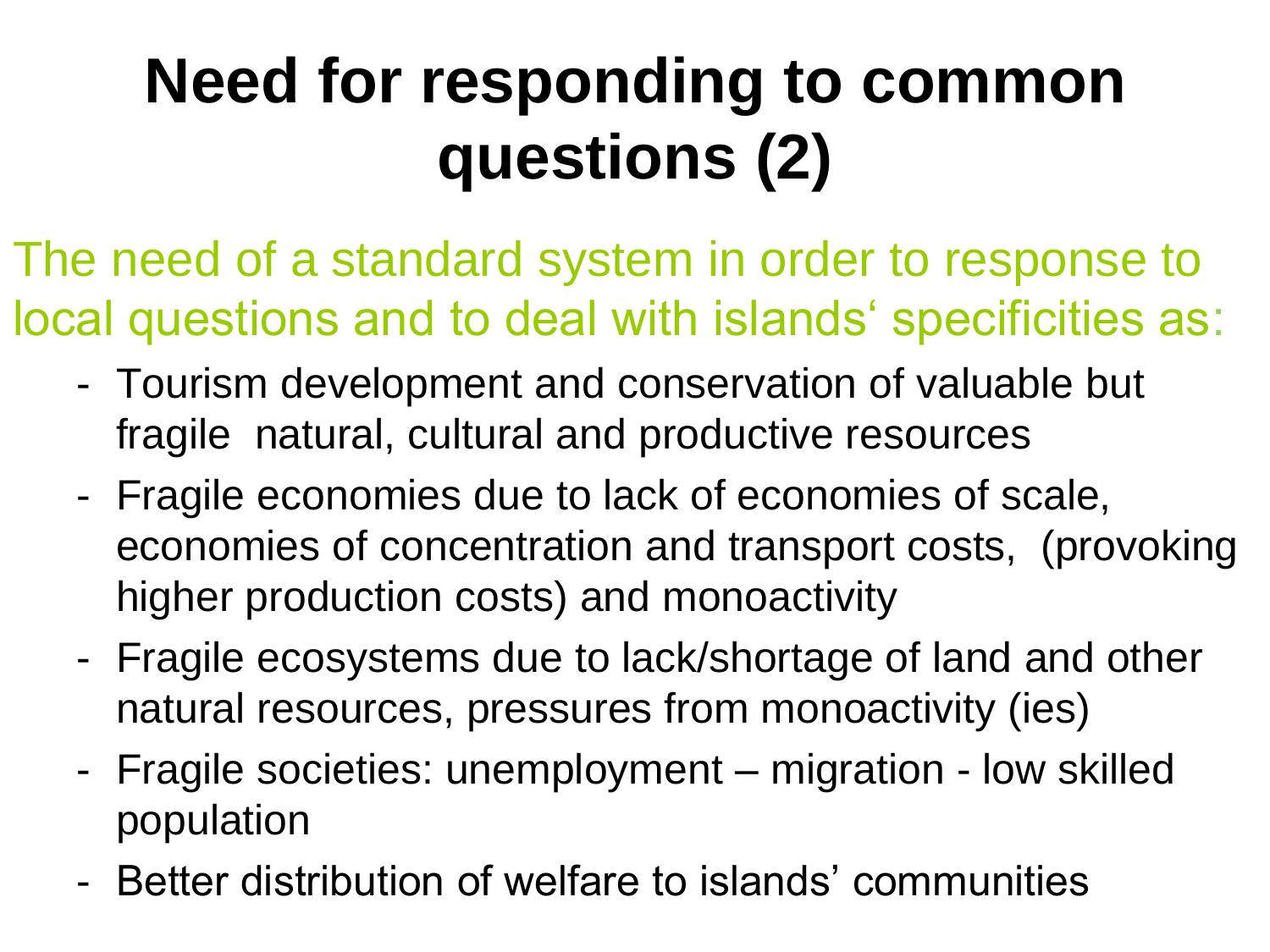#### **Different partners – different objectives**

There is a need to combine different goals:

- The goals of enterprises for profit maximization in short/mid term
- The goals of tourism partners (including employees and activities relayed to tourism) for continuous growth despite the "alterations" produced (i.e expansion of built/artificialized areas)
- The goals of destinations/host areas for long term development and quality of life (sustainable development)

All the above have to happen within an increasing global concurrence and a severe economic crisis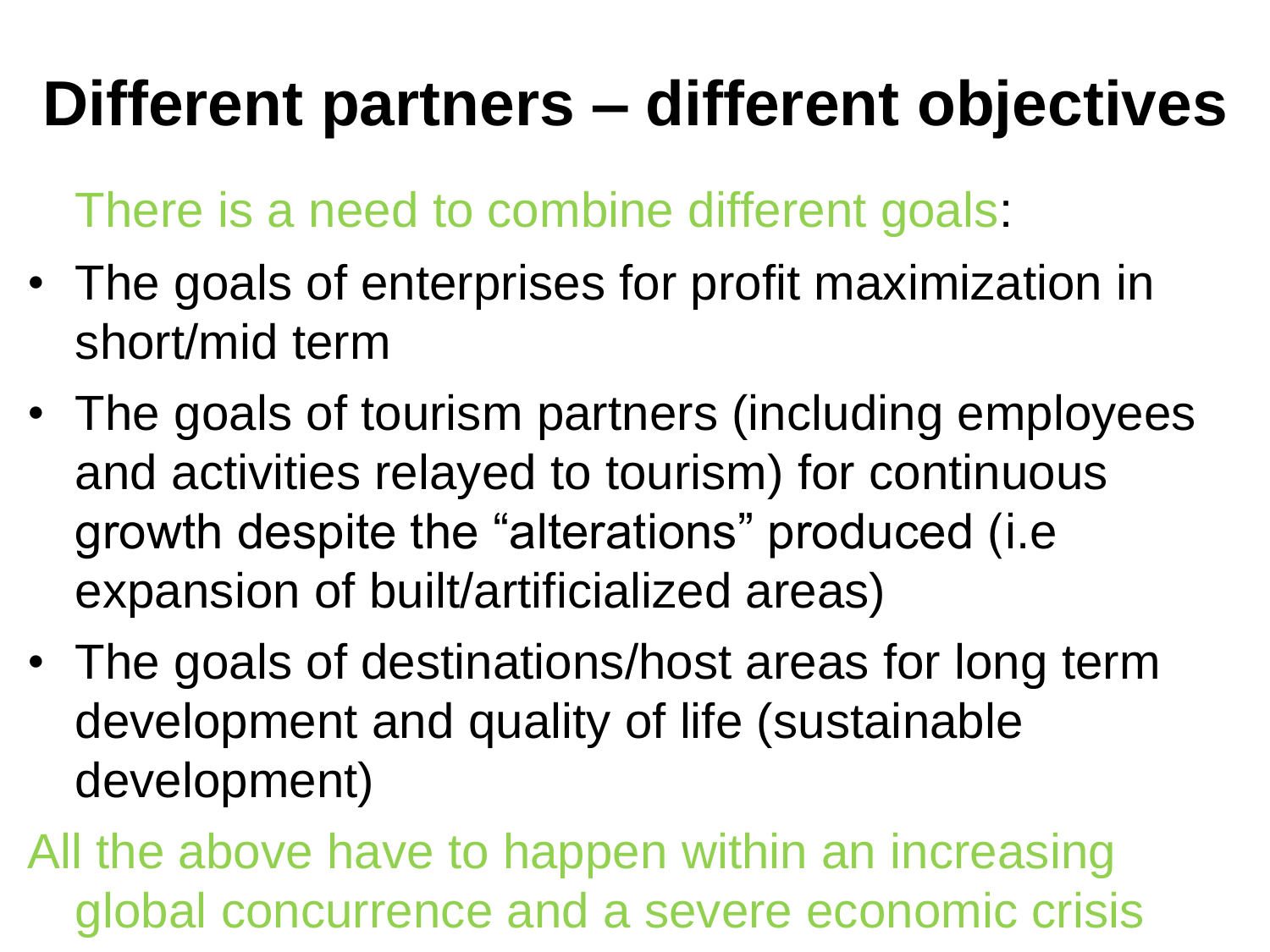# **The objective**

Create a tool providing information for:

- Measuring tourism activity (supply-demand-market)
- Creating a causal chain between *tourism activity*, its *total results* and its *per capita performance*, its *impact* to a destination's state and *policy measures*
- Interrelating economic, social and environmental goals of destination's [sustainability](#page-15-0) with tourism activity
- Using local competitive advantages
- Valuating performance and impact of tourism activity
- <span id="page-4-0"></span>• Planning and Monitoring for ST Tourism within ST Destinations with stakeholders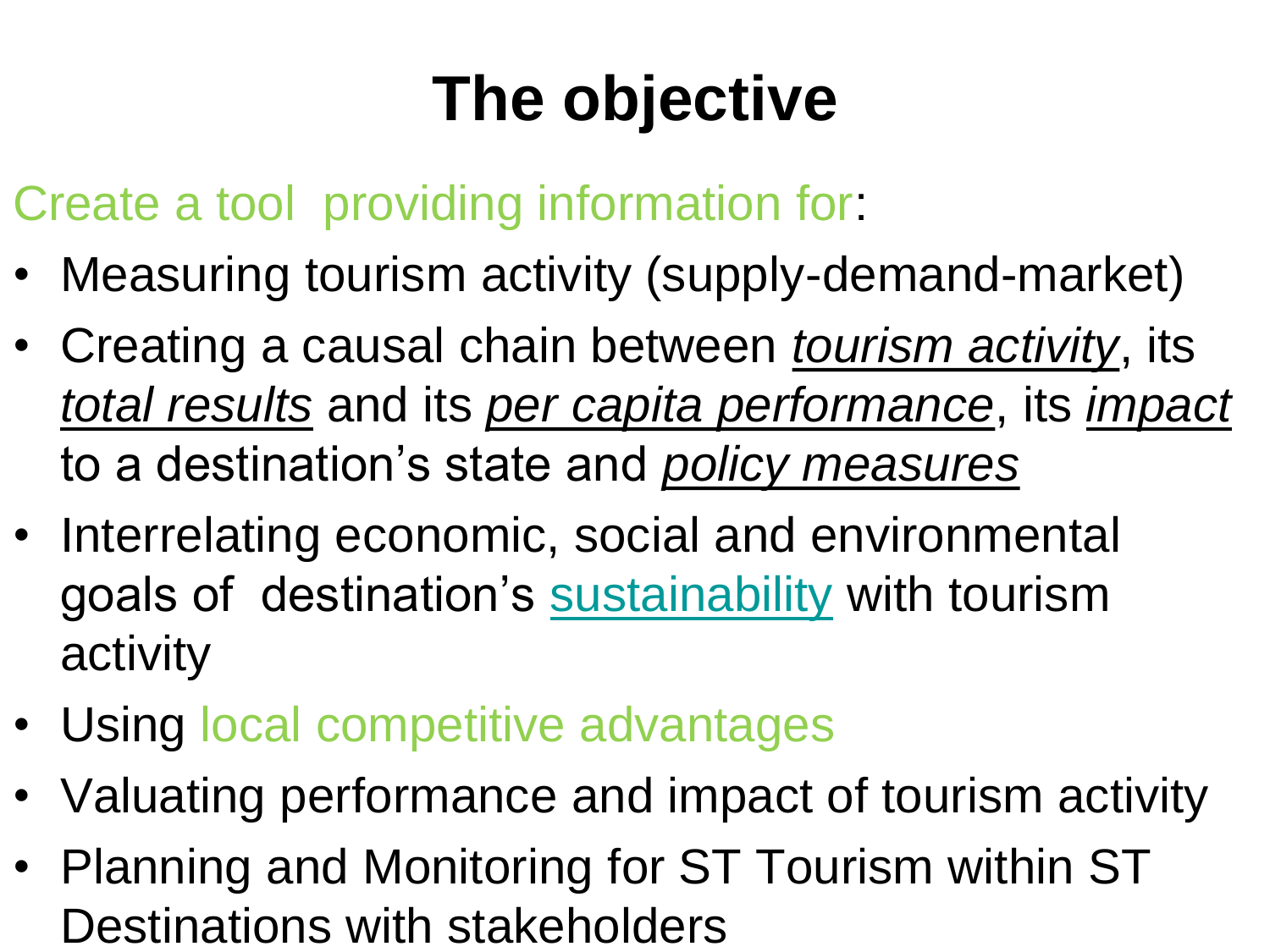

**P**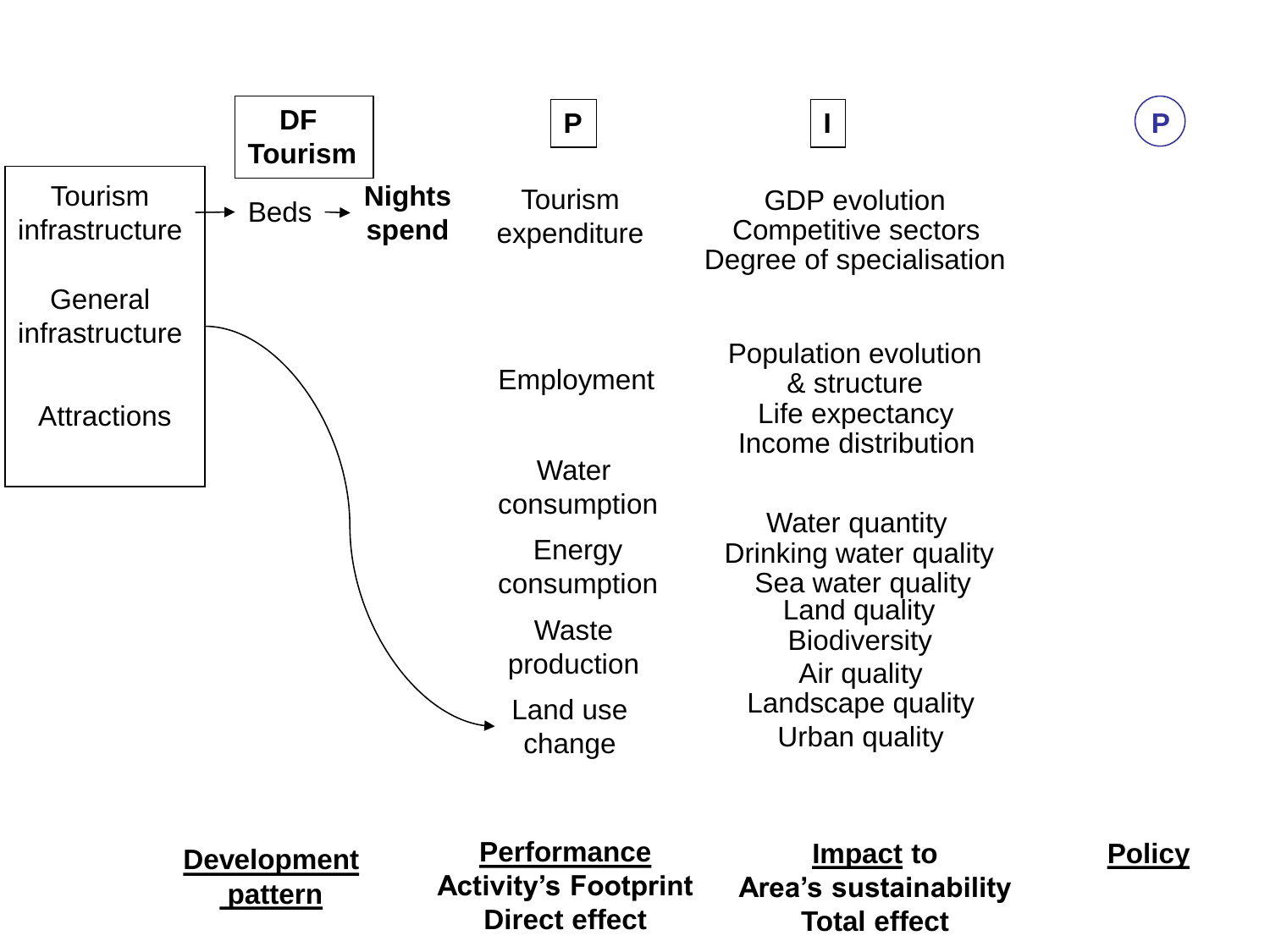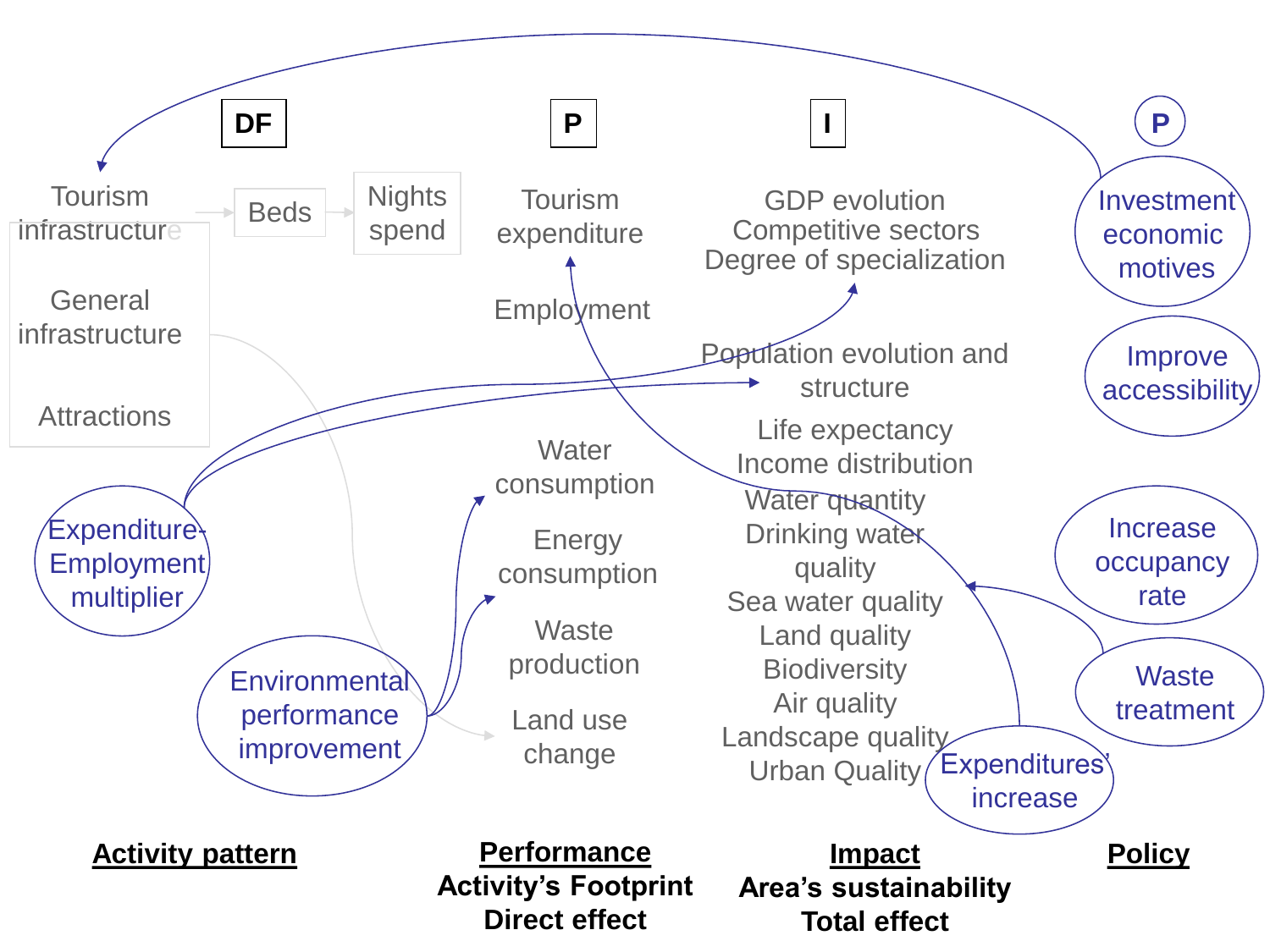#### **[The "companies' dashboard"](#page-8-0)**

#### Basic Indicators:

- Economy 1: Nights spent per bed (clients per table, rented days of a bike/car, etc)
- Economy 2: Receipts per night spent (or per client)
- Economy 3: Receipts per bed (or per m<sup>2</sup>, per table, per rented car, etc.)
- Social 1: Employment per bed (or per m<sup>2</sup>, per table, per rented car, etc) – equivalent annual employment
- Environment 1: Water consumption per night spent (or m<sup>2</sup>)
- Environment 2: Energy consumption per night spent (or m<sup>2</sup>)
- Environment 3: Waste production per night spent (or m<sup>2</sup>)
- Environment 4: Space occupied (per bed, per table, per car, per berth place, etc)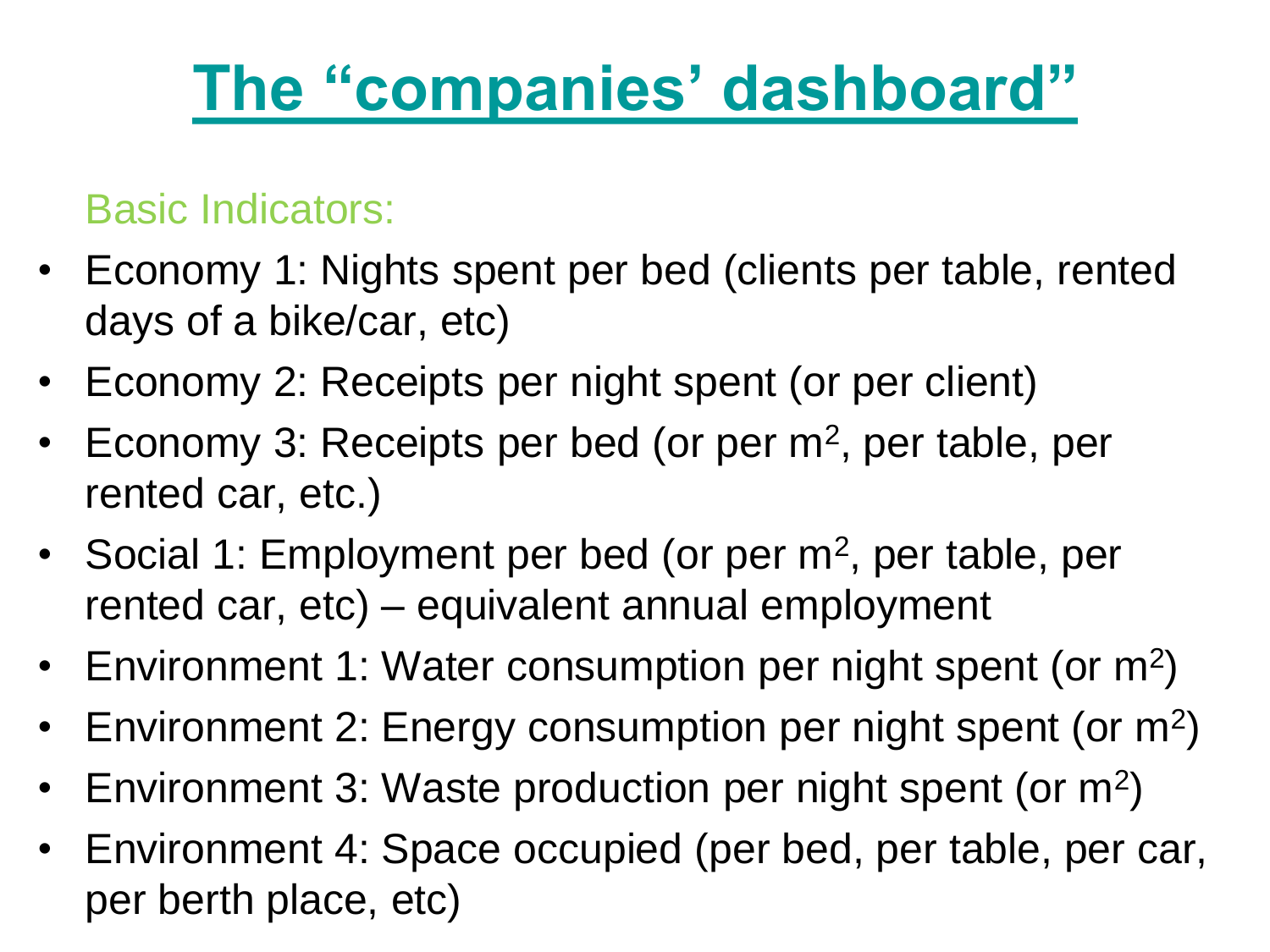#### **[The "destinations' dashboard or radar"](#page-14-0)**

- *Eco 1: Nights spent per bed*
- *Eco 2: Tourism expenditure (direct contribution of tourism GDP) per bed*
- *Eco 3: Total contribution of tourism GDP created per bed*
- *Soc 1: Direct employment per bed (equivalent annual employment)*
- *Soc2: Total employment per bed (equivalent annual employment)*
- *Env 1: Average space occupied by tourists per bed*
- *Env 2: Average water consumption by tourists per bed*
- *Env 3: Average energy consumption by tourists per bed*
- <span id="page-8-0"></span>*Env 4: Average waste production by tourists per bed*



SPILANIS Ioannis - LE TELLIER Julien (2012) Towards an observatory and a " Quality label" of tourism sustainability in the

#### Mediterranean

http://planbleu.org/en/publications/towardsobservatory-and-quality-label-tourism-sustainabiltymediterranean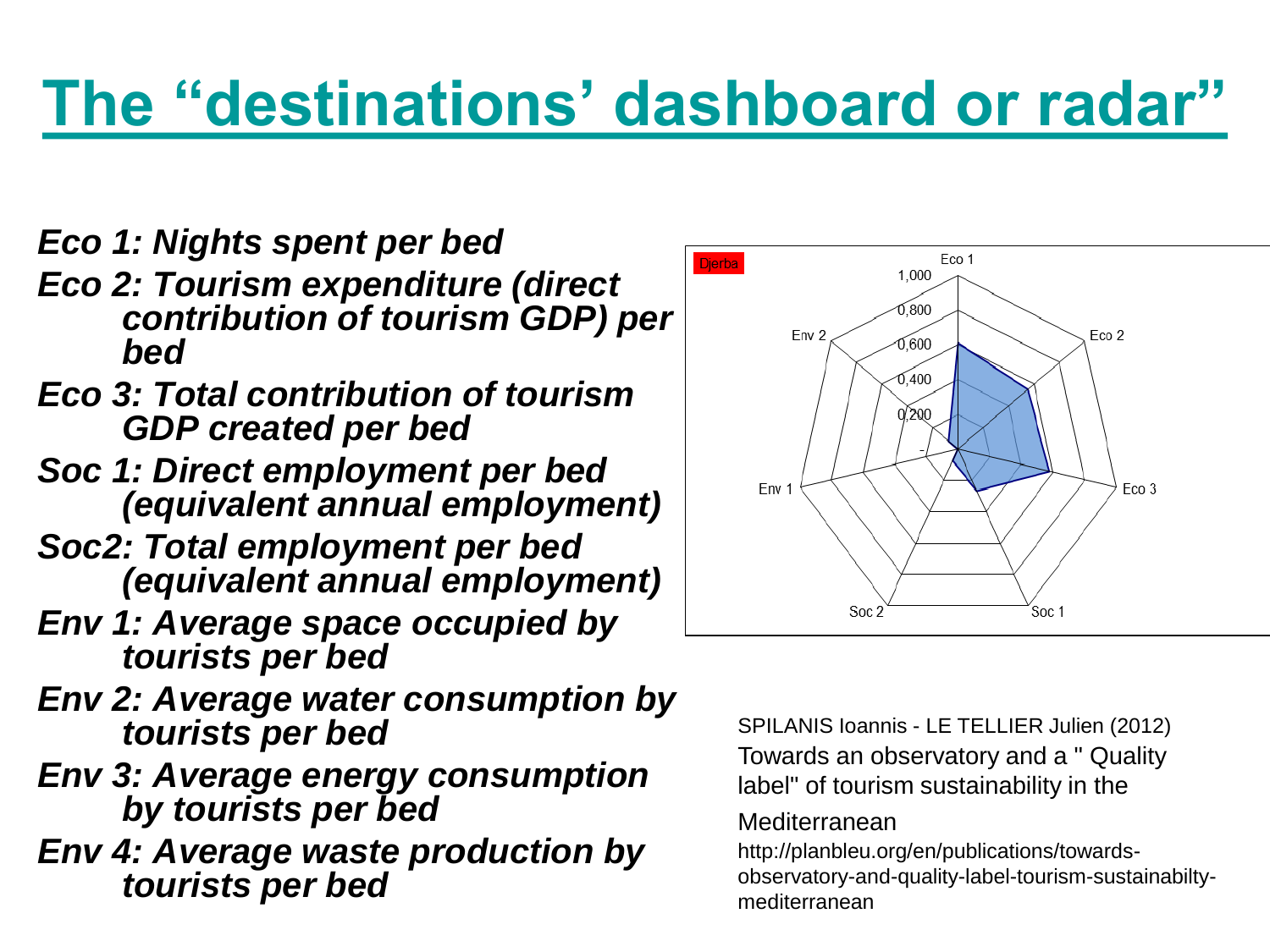# **The OMT Observatory for Sustainable Tourism of Greek Islands (1)**

- Launched in September 2014
- Based on the methodology presented
- Concerns 2 regions of  $48 + 10$  islands = 58 destinations
- Aegean is the main greek tourism destination
- <span id="page-9-0"></span>• Aegean has:
	- 9 international + 8 national airports
	- 30% of Beds (205.000 in hotels and 113.000 in secondary accommodation)
	- 18 M nights-spent in hotels (25% of the total)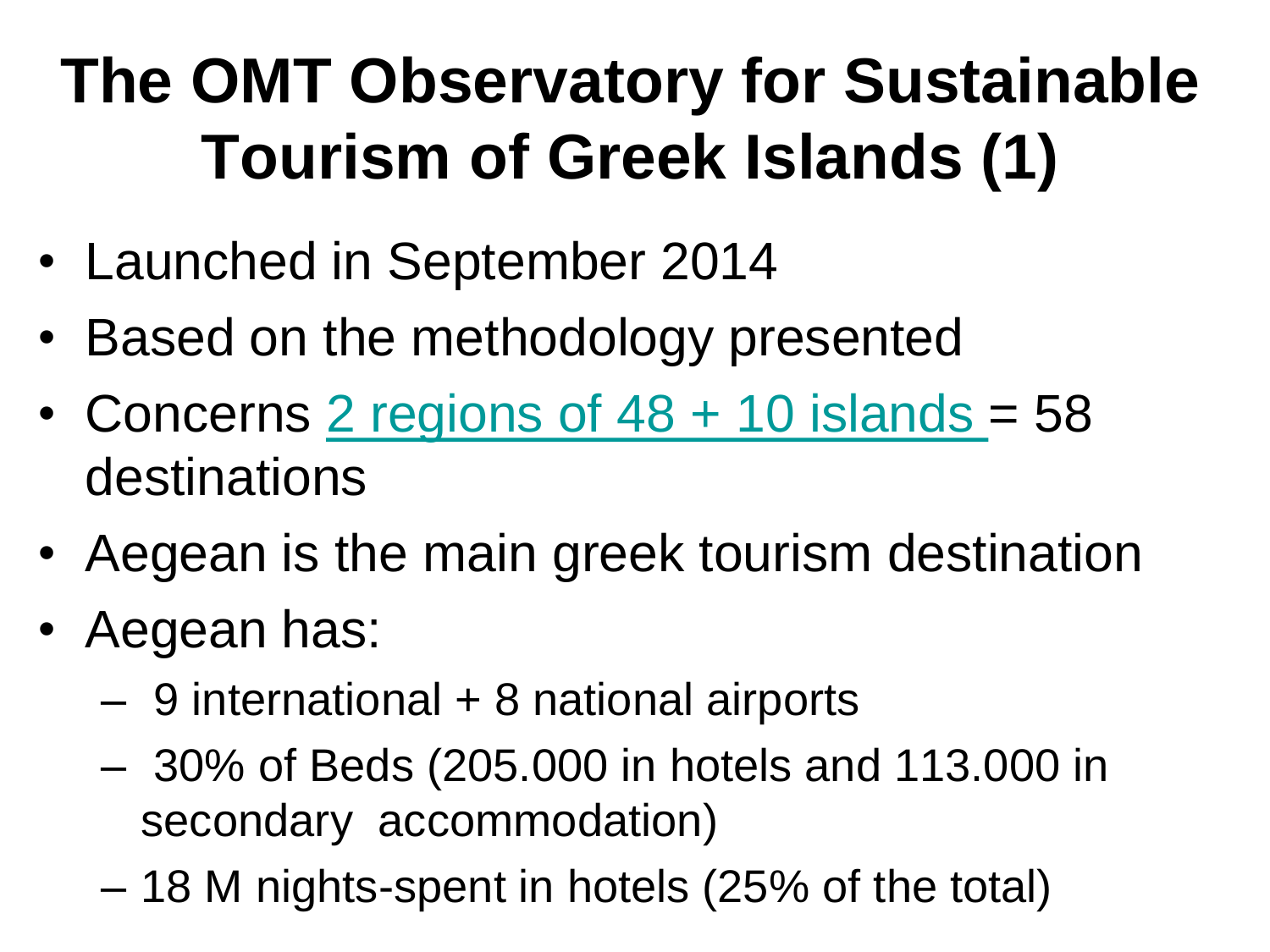# **The OMT Observatory for Sustainable Tourism of Greek Islands (2)**

- 1 st step: Supply and Demand from **secondary data** / analysis of national and regional/island data - 1<sup>st</sup> Report - January 2016)
- 2<sup>nd</sup> step: Presentations of the first results to local stakeholders and tourism entrepreneurs for **raising awareness** (6 islands – 2015)
- 3 rd step: Collection of **primary data** from tourists and companies (survey) for valuation of tourism activity in pilot islands (**Santorini Observatory** May 2016 – April 2017)
- 4<sup>th</sup> step: Santorini and Aegean Report (2017)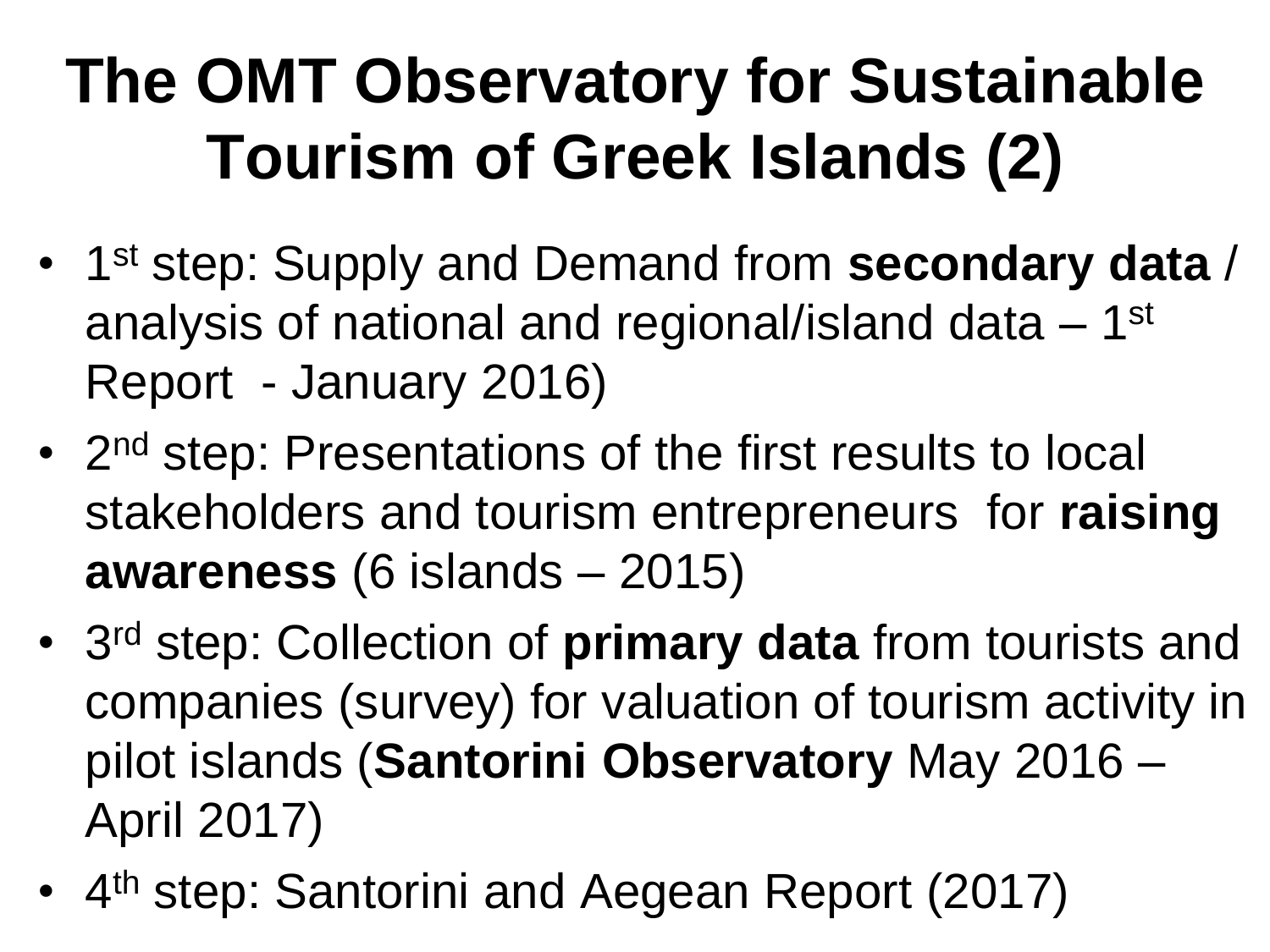# **Reporting difficulties**

- The specificity of the destination (58 island destinations)
- The absence of a clear framework. ETIS'16 has almost complete the lack
- The lack of existing basic information: "tourism beds", nights spent, tourism expenditure, employment, environmental information
- The lack of awareness of stakeholders about the factors influencing results and profitability (product, tourist & local population satisfaction, components of tourism policy)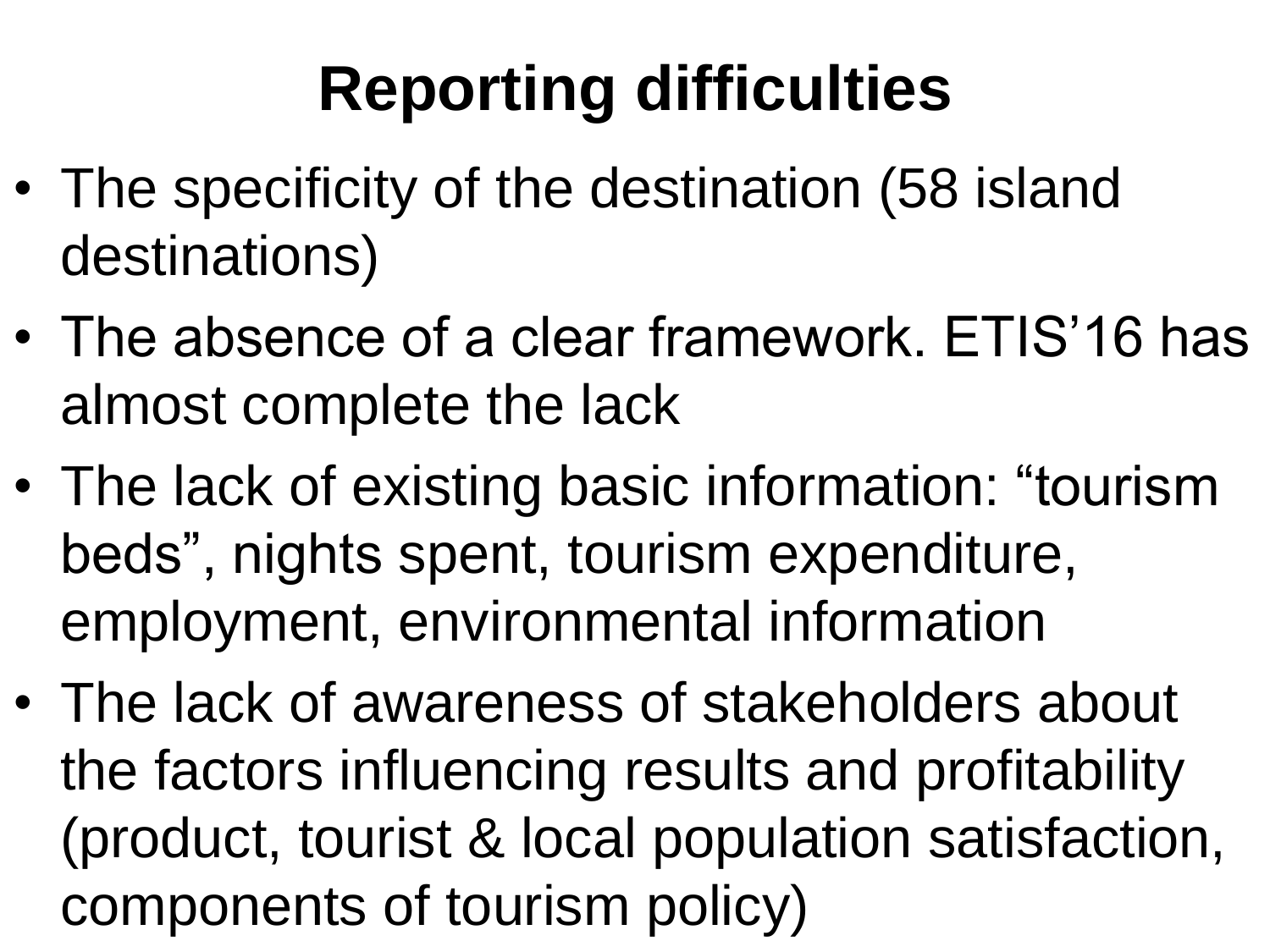#### **The case study of Santorini**

A major greek destination for tourists and cruise ship visitors:

- 36.341 professional and 23.562 private beds (4 beds/capita, 790 beds /sq. km)
- 1,5 m of arrivals (ship, scheduled and chart flights) + 805.000 of cruise visitors (2015)
- 11% of land is built, lack of water, congestion, noise, deficiencies in waste management, lack of training ……
- Awareness of (some) stakeholders for the sustainability of the destination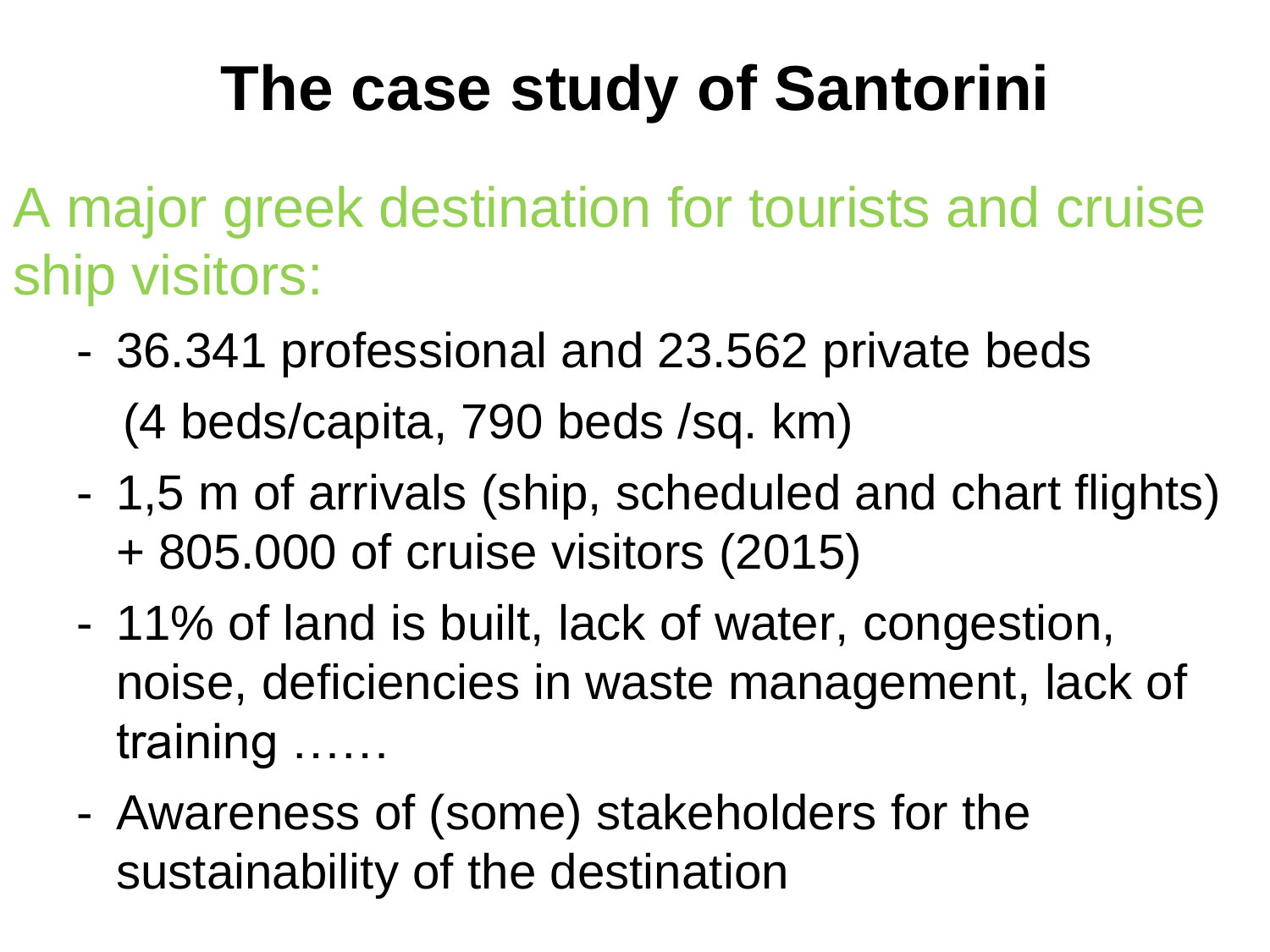#### **Next steps**

- Use the case of Santorini for improve awareness on ST by:
	- Providing data from surveys
	- Using social media for dissemination of results and local practices
	- Organizing (international?) conference on ST (2017 Year of Sustainable Tourism)
- Use national/regional (Aegean) data for better dissemination on the usefulness of Tourism **Observatories**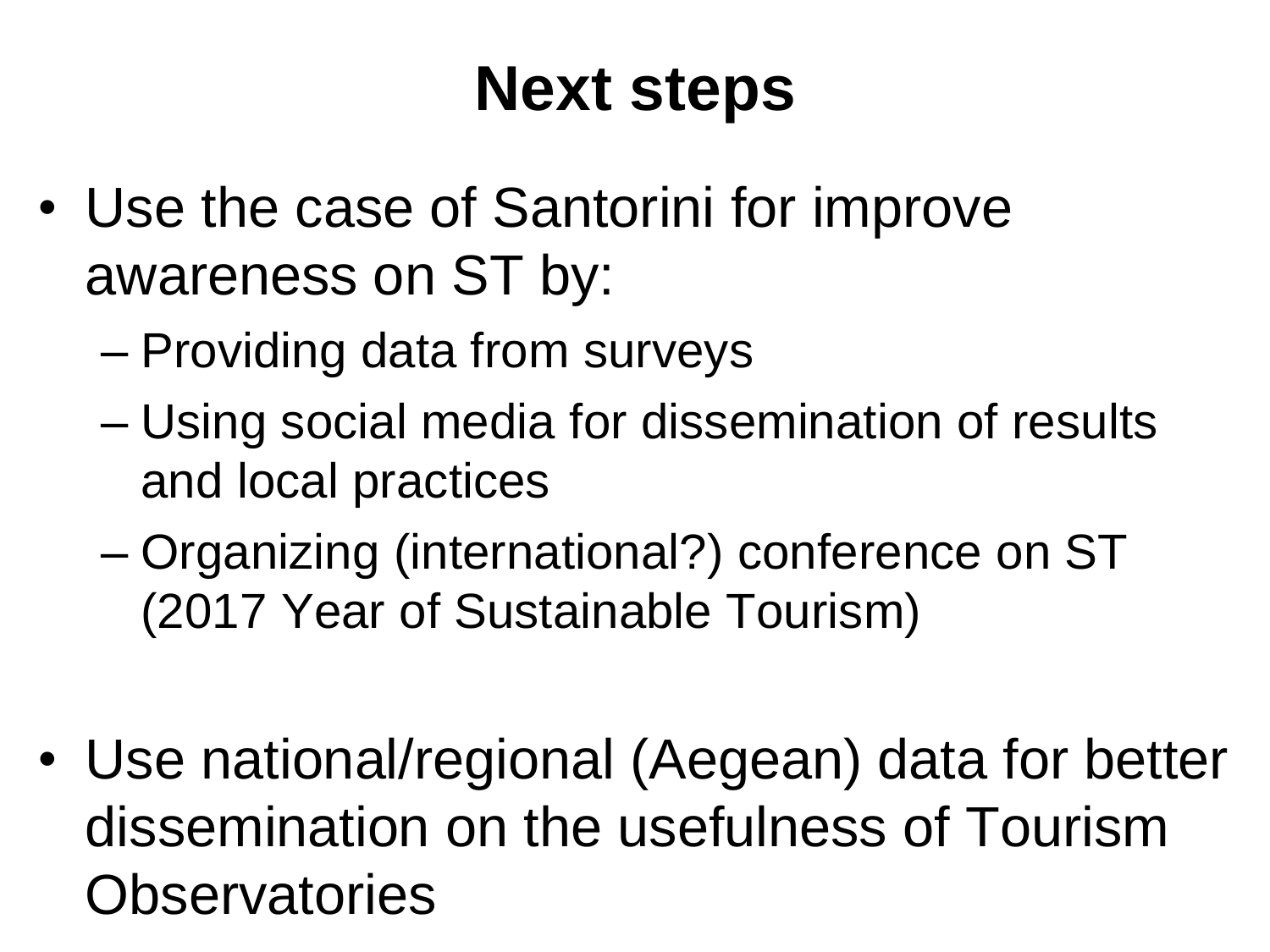For communication

- [ispil@aegean.gr](mailto:ispil@aegean.gr)
- [k.glyptou@fme.aegean.gr](mailto:k.glyptou@fme.aegean.gr)
- [stobservatory@aegean.gr](https://panas.aegean.gr/owa/redir.aspx?C=4ArqqLBXHEGdCYPV-5TtNk0nEEeTmNBIS1iXvck_PvshTvmiNNq5CM_fYq5OnHcScsb8uv7ETNA.&URL=mailto:stobservatory@aegean.gr)
	- Tel: +30 22510 36229
		- www/aegean.gr/lid

<span id="page-14-0"></span>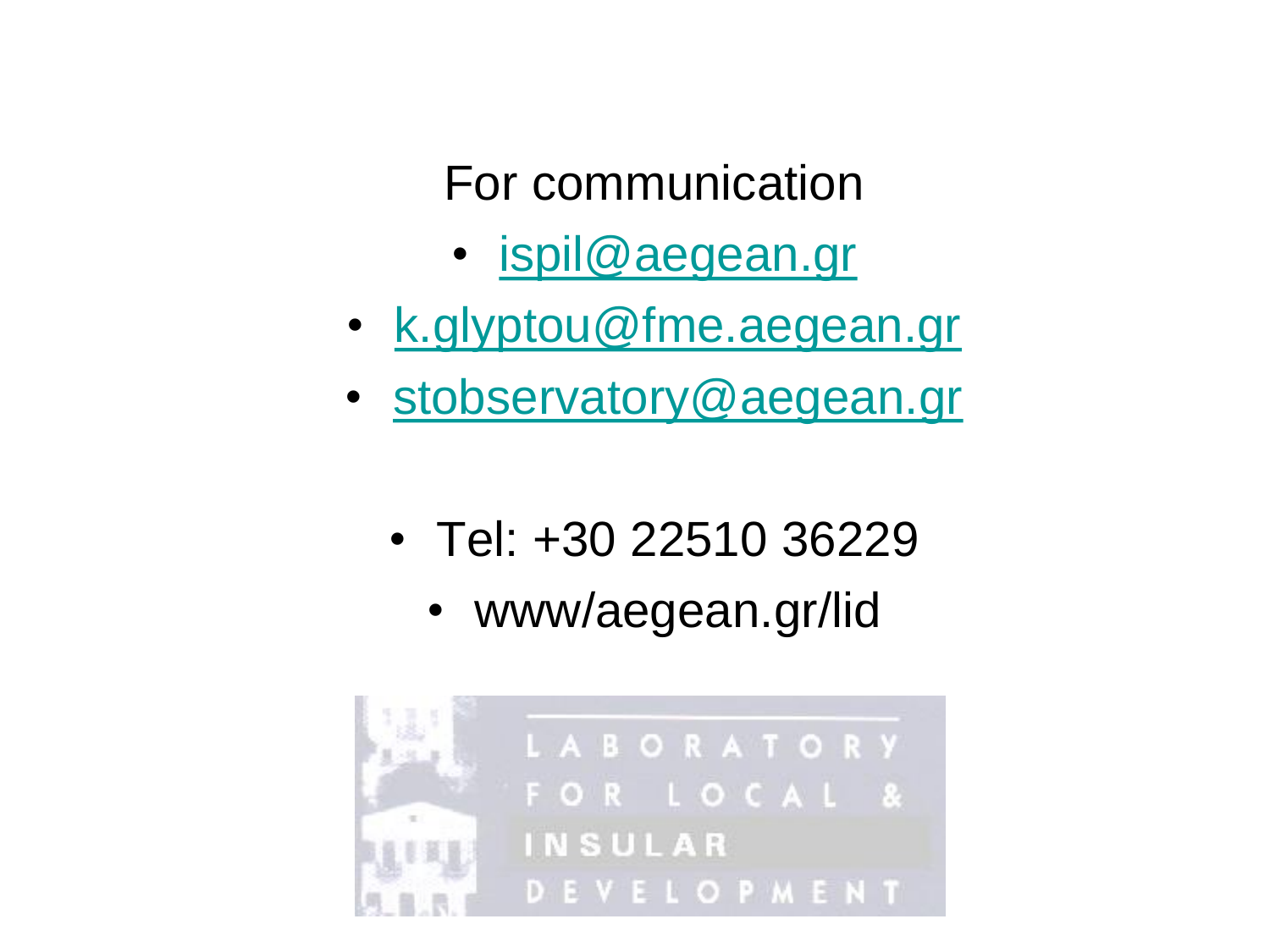#### Functionalisation of "Sustainable Development" Principles

#### **Economic effectiveness | Social equity | Environmental protection** GDP Export/ competitive sectors No Specialisation/monoculture Population Active population Ageing Unemployment Income Income distribution Life expectancy Sea **Water** Land/Soil **Biodiversity** Landscape Air **[Urban Quality](#page-14-0) Pillars of Sustainable Development**

<span id="page-15-0"></span>**[For the welfare of local society](#page-4-0)**